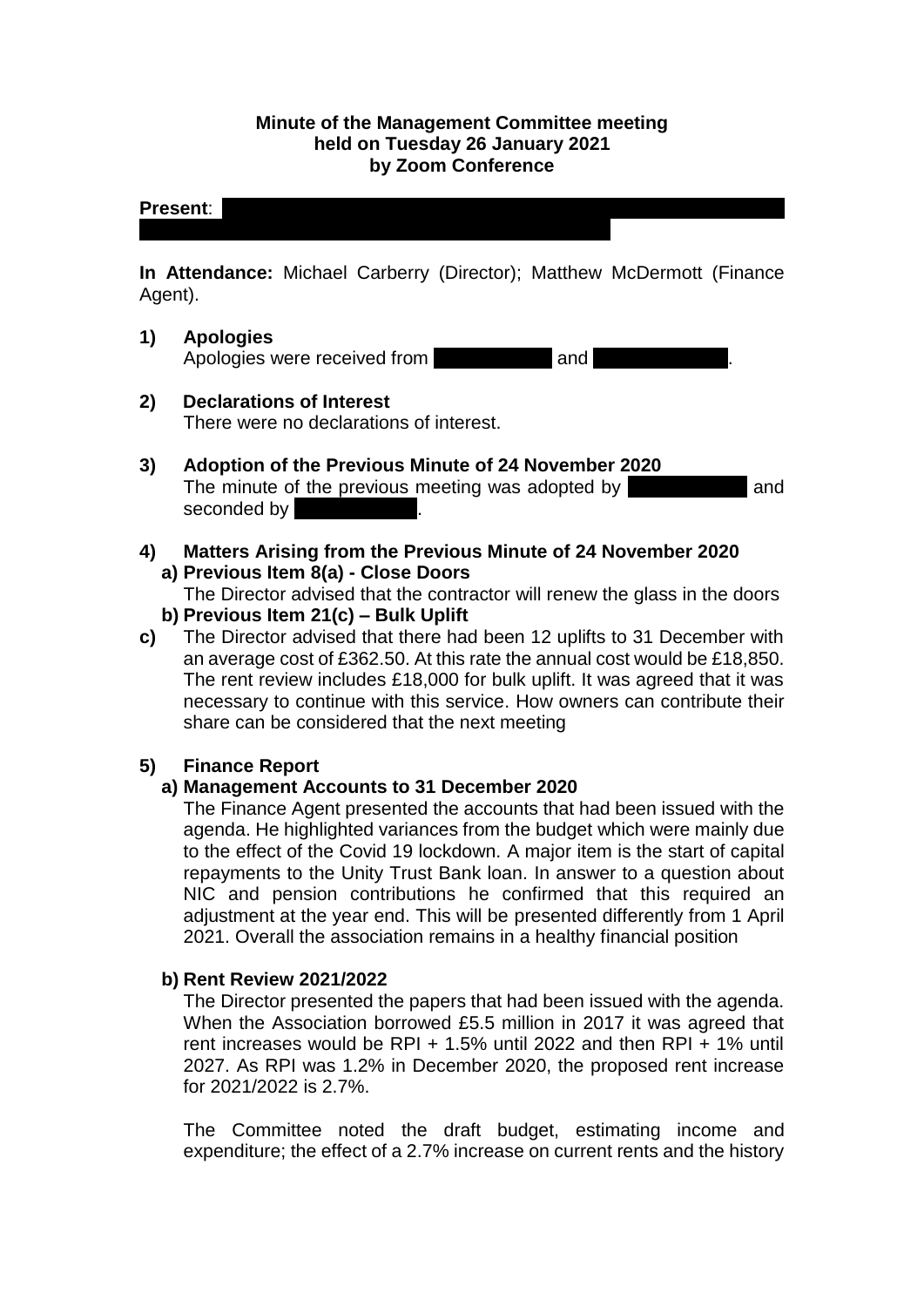of rent increases since 2004. Over this 18-year period the Association's average rent increase has been 0.4% higher than inflation.

Estimated expenditure is £1,212,000, including £18,000 for a bulk uplift service and capital repayments on the £5.5m loan of £195,000. Estimated income with a 2.7% rent increase is £1,186,413, a shortfall of £25,587.

The Committee noted the affordability analysis of Blochairn rents in 2020 by Scotland's Housing Network. This shows that Blochairn's rents are affordable to its client group.

After discussion the Committee agreed to the proposed rent increase of 2.7% for 2021/2022. This proposal will be put to tenant consultation.

The Committee noted that the UK uses several measures to track prices, including the Consumer Price Index (CPI), introduced in 2003, and the Retail Price Index (RPI) which was introduced in 1947. RPI is generally about 1% higher than CPI. It was agreed that consideration should be given to whether RPI or CPI should be used in future rent reviews

## **6) Employers in Voluntary Housing (EVH)**

#### **a) New Staff Member**

Associations are conducting face to face interviews. A recruitment pack will now be prepared for a Corporate Services Officer post

#### **7) Staffing Sub Committee**

The Committee noted that the Sub Committee did not meet in December but will meet with EVH within the next few weeks to discuss its review of the past 12 months, including

#### **8) Health & Safety**

#### **a) Covid 19**

The Committee noted the latest Risk Assessment. All risks are considered to be 'Standard', taking account of measures taken to mitigate them. The office is not likely to open to the public before 1 April. Heightened anxiety and stress within the community and more aggressive and unreasonable behaviour, continues to impact on staff

## **9) Scottish Government/Scottish Housing Regulator**

1) The  $\Gamma$ 

2) The Committee noted that the Regulator is being informed of disruption to services as a result of the Covid 19 lockdown

## **10) Tenant Bonus Scheme**

The Committee noted that the cost of the Christmas Bonus 2020 was £22,710. The £75 bonus was paid to 274 (95%) tenants and payments were made to pensioners (over 60) and young people (under 16).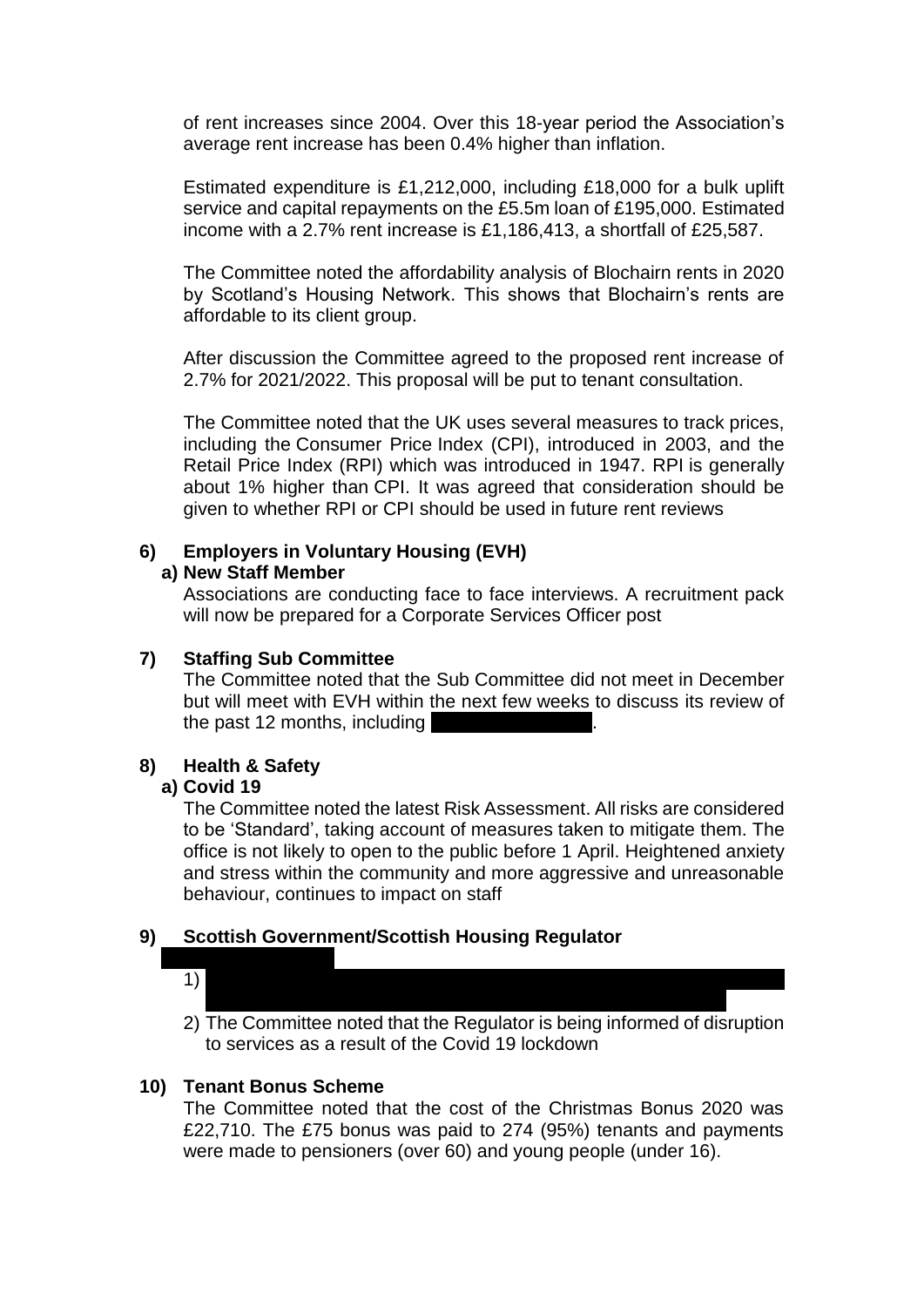## **11) National Accommodation Strategy for Sex Offenders (NASSO)**

- **a) NASSO Awareness Group.** The Committee noted that, after lockdown, there will be further discussion with the NAG before further consideration by Committee on the future of the NAG
- **b) Freedom of Information requests**:
	- **Police Scotland** location of registered sex offenders within all Glasgow post codes has been added to the spreadsheet 2012 - 2020
	- **Glasgow Housing Association** the FOI Commissioner is considering the appeal following refusal to provide a breakdown of the location of registered sex offenders within Glasgow Housing Association houses
	- **Scottish Government** Bob Doris MSP; Ministers (Humza Yousaf Justice; Kevin Stewart – Housing; Ash Denham – Community Safety); Gail Ross MSP and Rona McKay MSP have been asked to comment on why the Scottish Government does not hold figures for Scotland on
- 1. Sex offenders released from prison without having anywhere to live, and
- 2. The risk category of sex offenders released from prison without having anywhere to live
- **c) Block Profiling**. The Director has not yet drafted a draft letter to the Scottish Housing Regulator, MSP's and Councilors asking for comment on the system that requires allocations to be approved by Police or Social Work

## **12) Royston Strategy Group**

The next meeting is on Friday 29 January. Rosemount Development Trust has employed Gregor Henderson as Community Development Officer and has engaged Kevin Murray Associates to review the Royston Vision and Strategy document. Glasgow City Council's Strategy for the North East includes a proposal to designate Royston with 'Town Centre' status.

#### **13) Internal Audit**

The Committee noted that the programme for 2021 includes Corporate Governance & Risk Management and Long-Term Maintenance Planning. In view of the impact of continued lockdown it was agreed that consideration should be given to postponing further audits until 2022.

## **14) Policy**

The Committee noted the Policy Diary issued with the agenda. Several policies are overdue for review. None are critical. However, this should be monitored with a view to bringing the diary up to date.

#### **15) Training**

It was noted that the low engagement with training is due to lockdown and a reluctance to use Zoom or TEAMS for training.

#### **16) Items for Future Agendas**

Committee members were reminded to advise the Chairperson or Director of issues they might want to discuss under future agendas.

## **17) Any Other Competent Business**